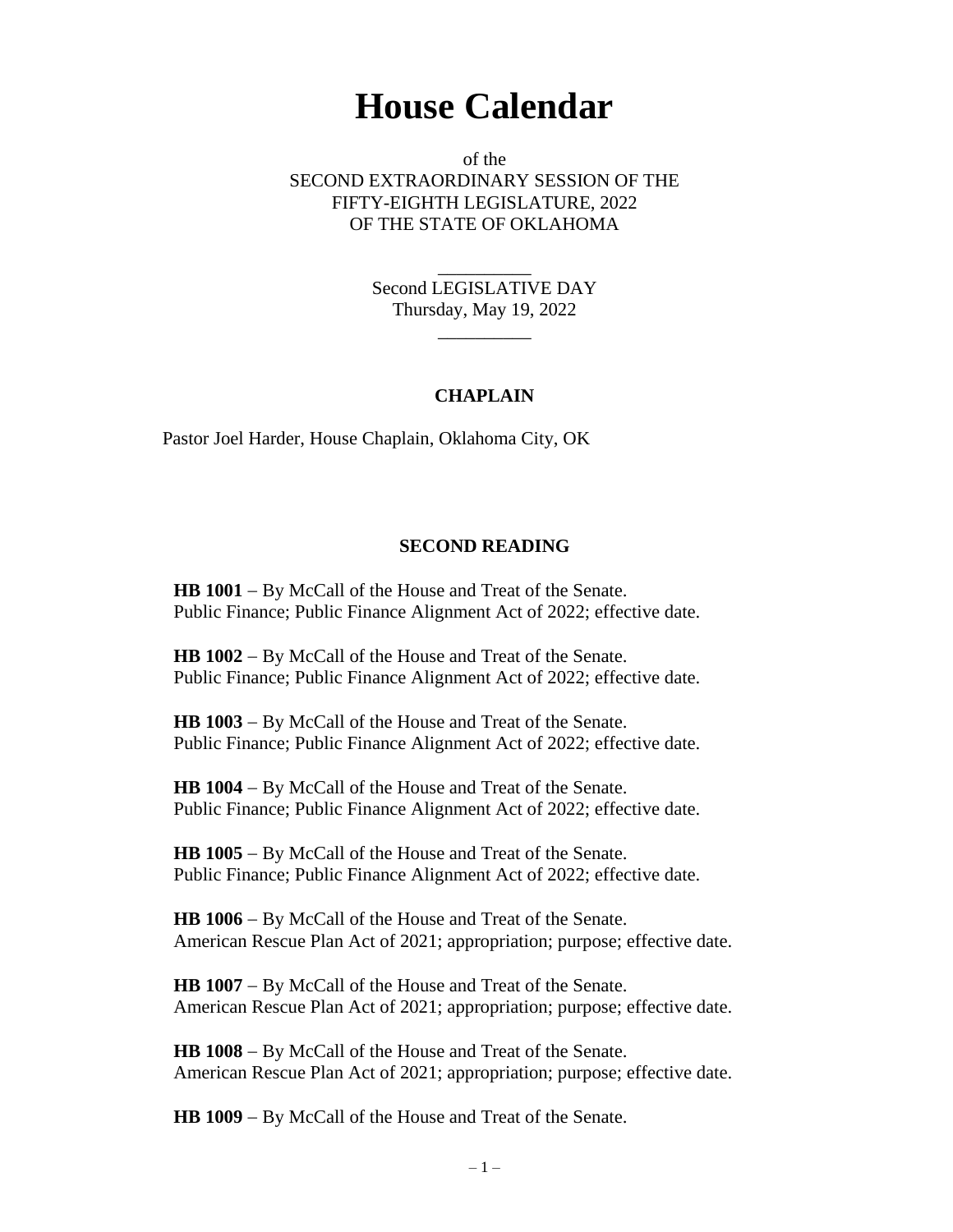American Rescue Plan Act of 2021; appropriation; purpose; effective date.

**HB 1010** − By McCall of the House and Treat of the Senate. American Rescue Plan Act of 2021; appropriation; purpose; effective date.

**HB 1011** − By McCall of the House and Treat of the Senate. American Rescue Plan Act of 2021; appropriation; purpose; effective date.

**HB 1012** − By McCall of the House and Treat of the Senate. American Rescue Plan Act of 2021; appropriation; purpose; effective date.

**HB 1013** − By McCall of the House and Treat of the Senate. American Rescue Plan Act of 2021; appropriation; purpose; effective date.

**HB 1014** − By McCall of the House and Treat of the Senate. American Rescue Plan Act of 2021; appropriation; purpose; effective date.

**HB 1015** − By McCall of the House and Treat of the Senate. American Rescue Plan Act of 2021; appropriation; purpose; effective date.

**HB 1016** − By McCall of the House and Treat of the Senate. American Rescue Plan Act of 2021; appropriation; purpose; effective date.

**HB 1017** − By McCall of the House and Treat of the Senate. American Rescue Plan Act of 2021; appropriation; purpose; effective date.

**HB 1018** − By McCall of the House and Treat of the Senate. American Rescue Plan Act of 2021; appropriation; purpose; effective date.

**HB 1019** − By McCall of the House and Treat of the Senate. American Rescue Plan Act of 2021; appropriation; purpose; effective date.

**HB 1020** − By McCall of the House and Treat of the Senate. American Rescue Plan Act of 2021; appropriation; purpose; effective date.

**HB 1021** − By McCall of the House and Treat of the Senate. American Rescue Plan Act of 2021; appropriation; purpose; effective date.

**HB 1022** − By McCall of the House and Treat of the Senate. American Rescue Plan Act of 2021; appropriation; purpose; effective date.

**HB 1023** − By McCall of the House and Treat of the Senate. American Rescue Plan Act of 2021; appropriation; purpose; effective date.

**HB 1024** − By McCall of the House and Treat of the Senate. American Rescue Plan Act of 2021; appropriation; purpose; effective date.

**HB 1025** − By McCall of the House and Treat of the Senate.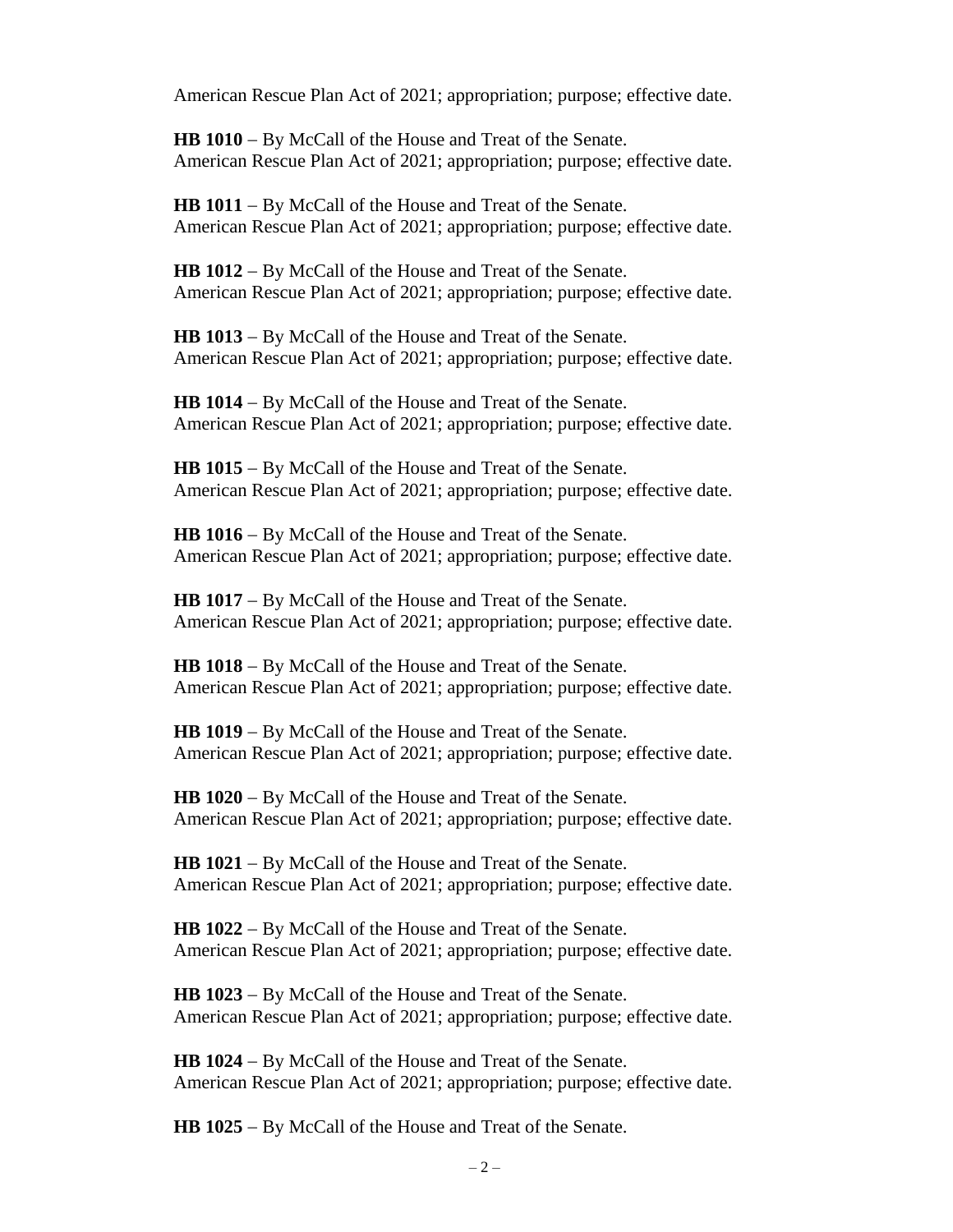American Rescue Plan Act of 2021; appropriation; purpose; effective date.

**HB 1026** − By Wallace et. al. of the House and Thompson et. al. of the Senate. Public finance; Public Finance Coordination Act of 2022; effective date.

**HB 1027** − By Wallace et. al. of the House and Thompson et. al. of the Senate. Public finance; Public Finance Coordination Act of 2022; effective date.

**HB 1028** − By Wallace et. al. of the House and Thompson et. al. of the Senate. Public finance; Public Finance Coordination Act of 2022; effective date.

**HB 1029** − By Wallace et. al. of the House and Thompson et. al. of the Senate. Public finance; Public Finance Coordination Act of 2022; effective date.

**HB 1030** − By Wallace et. al. of the House and Thompson et. al. of the Senate. Public finance; Public Finance Coordination Act of 2022; effective date.

**HB 1031** − By Wallace et. al. of the House and Thompson et. al. of the Senate. Public finance; Public Finance Coordination Act of 2022; effective date.

**HB 1032** − By Wallace et. al. of the House and Thompson et. al. of the Senate. Public finance; Public Finance Coordination Act of 2022; effective date.

**HB 1033** − By Wallace et. al. of the House and Thompson et. al. of the Senate. Public finance; Public Finance Coordination Act of 2022; effective date.

**HB 1034** − By Wallace et. al. of the House and Thompson et. al. of the Senate. Public finance; Public Finance Coordination Act of 2022; effective date.

**HB 1035** − By Wallace et. al. of the House and Thompson et. al. of the Senate. Public finance; Public Finance Coordination Act of 2022; effective date.

**HB 1036** − By Wallace et. al. of the House and Thompson et. al. of the Senate. Public finance; Public Finance Coordination Act of 2022; effective date.

**HB 1037** − By Wallace et. al. of the House and Thompson et. al. of the Senate. Public finance; Public Finance Coordination Act of 2022; effective date.

**HB 1038** − By Wallace et. al. of the House and Thompson et. al. of the Senate. Public finance; Public Finance Coordination Act of 2022; effective date.

**HB 1039** − By Wallace et. al. of the House and Thompson et. al. of the Senate. Public finance; Public Finance Coordination Act of 2022; effective date.

**HB 1040** − By Wallace et. al. of the House and Thompson et. al. of the Senate. Public finance; Public Finance Coordination Act of 2022; effective date.

**HB 1041** − By Wallace et. al. of the House and Thompson et. al. of the Senate.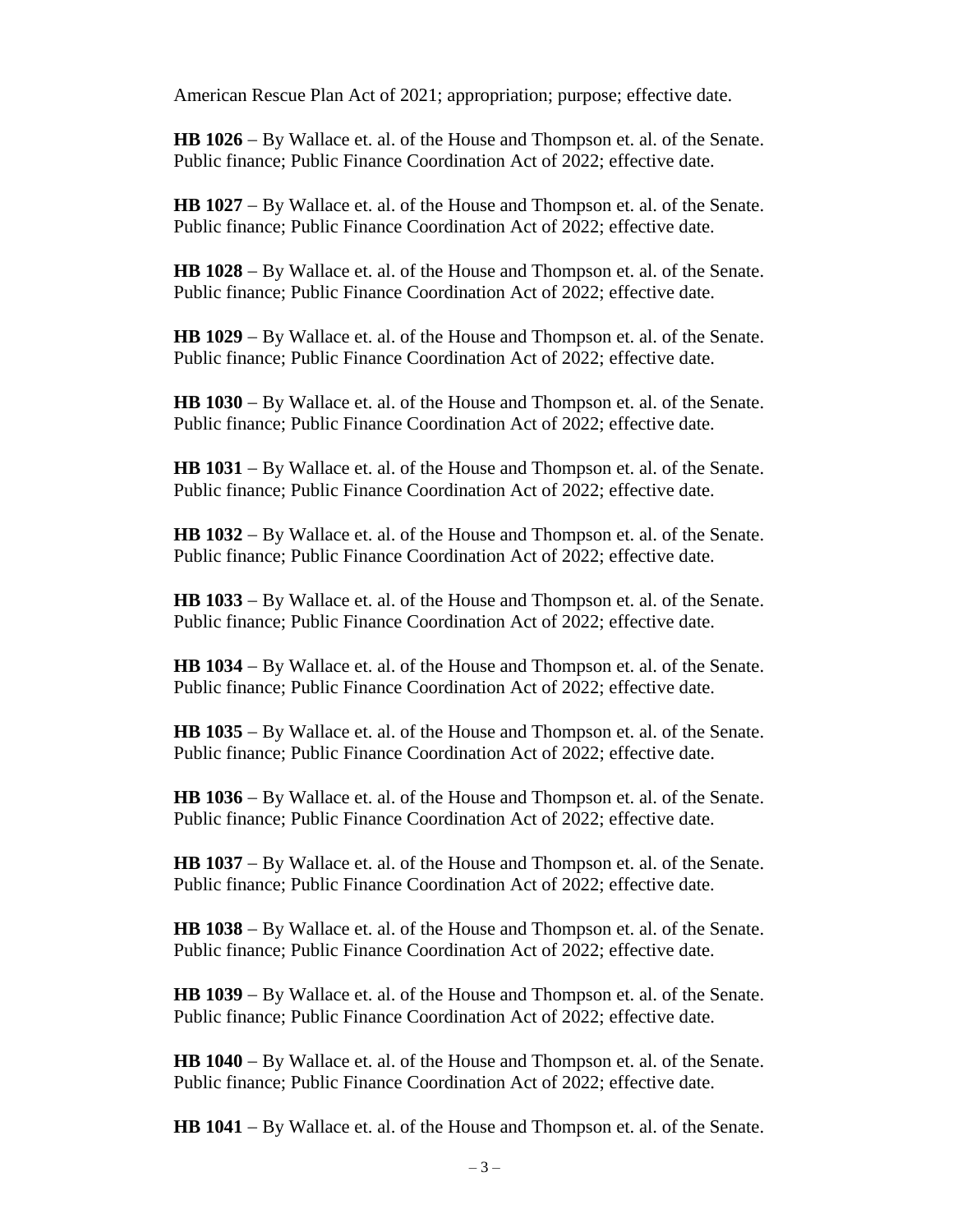Public finance; Public Finance Coordination Act of 2022; effective date.

**HB 1042** − By Wallace et. al. of the House and Thompson et. al. of the Senate. Public finance; Public Finance Coordination Act of 2022; effective date.

**HB 1043** − By Wallace et. al. of the House and Thompson et. al. of the Senate. Public finance; Public Finance Coordination Act of 2022; effective date.

**HB 1044** − By Wallace et. al. of the House and Thompson et. al. of the Senate. Public finance; Public Finance Coordination Act of 2022; effective date.

**HB 1045** − By Wallace et. al. Public finance; Public Finance Coordination Act of 2022; effective date.

**HB 1046** − By Wallace et. al. of the House and Thompson et. al. of the Senate. Public finance; Public Finance Coordination Act of 2022; effective date.

**HB 1047** − By Wallace et. al. of the House and Thompson et. al. of the Senate. Public finance; Public Finance Coordination Act of 2022; effective date.

**HB 1048** − By Wallace et. al. of the House and Thompson et. al. of the Senate. Public finance; Public Finance Coordination Act of 2022; effective date.

**HB 1049** − By Wallace et. al. of the House and Thompson et. al. of the Senate. Public finance; Public Finance Coordination Act of 2022; effective date.

**HB 1050** − By Wallace et. al. of the House and Thompson et. al. of the Senate. Public finance; Public Finance Coordination Act of 2022; effective date.

**HB 1051** − By Wallace et. al. of the House and Thompson et. al. of the Senate. Public finance; Public Finance Coordination Act of 2022; effective date.

**HB 1052** − By Wallace et. al. of the House and Thompson et. al. of the Senate. Public finance; Public Finance Coordination Act of 2022; effective date.

**HB 1053** − By Wallace et. al. of the House and Thompson et. al. of the Senate. Public finance; Public Finance Coordination Act of 2022; effective date.

**HB 1054** − By Wallace et. al. of the House and Thompson et. al. of the Senate. Public finance; Public Finance Coordination Act of 2022; effective date.

**HB 1055** − By Wallace et. al. of the House and Thompson et. al. of the Senate. Public finance; Public Finance Coordination Act of 2022; effective date.

**HB 1056** − By Wallace et. al. of the House and Thompson et. al. of the Senate. Public finance; Public Finance Coordination Act of 2022; effective date.

**HB 1057** − By Wallace et. al. of the House and Thompson et. al. of the Senate.